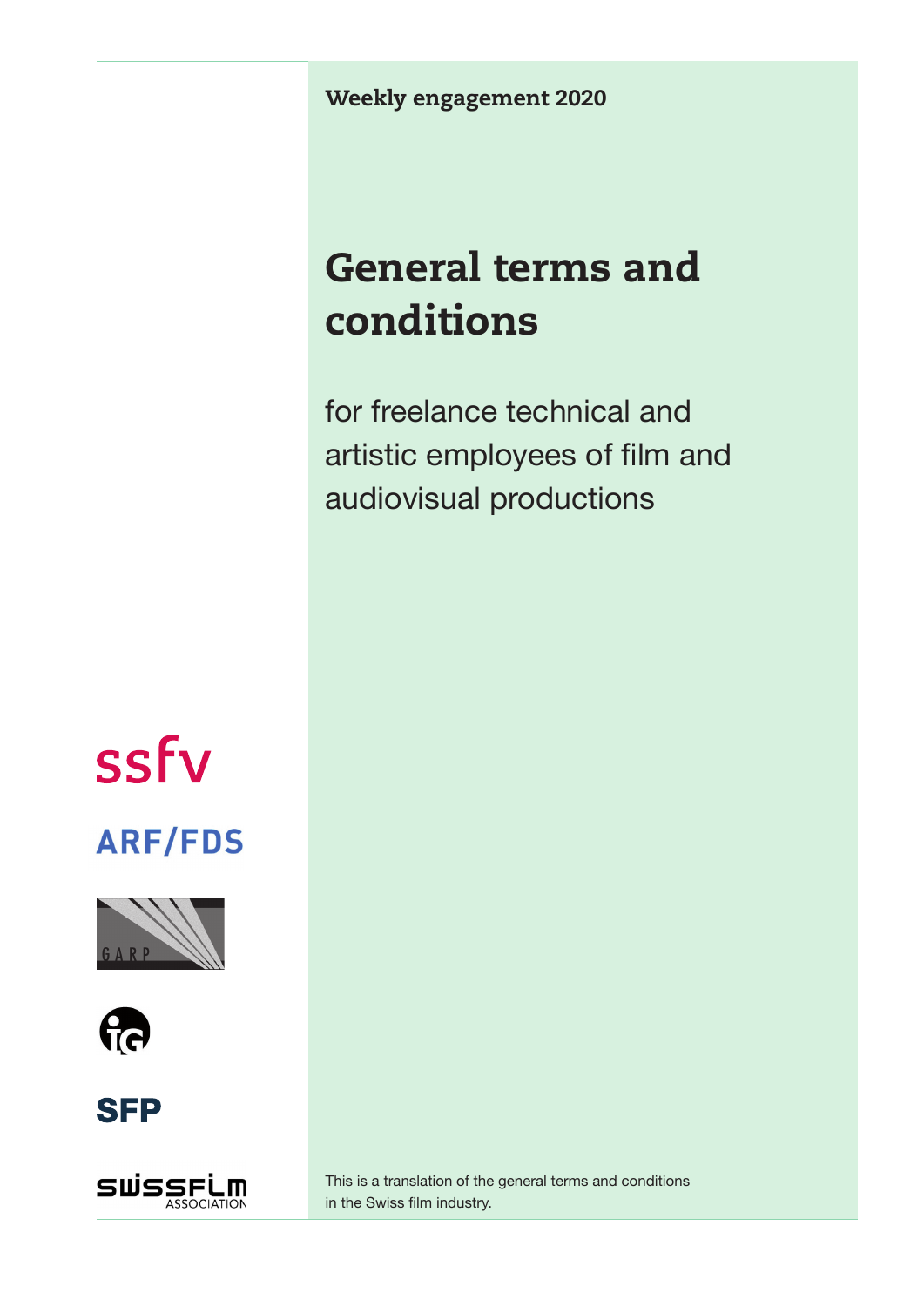| General terms and<br>conditions | In effect since 01.01.2020 for an indefinite period of time, with the option of<br>cancellation by any party as per the end of the year subject to a notice period<br>of six months.                                                                                                                                                                                                                                                                                                                                                                                                                                                                                                                                                                                                                                                                       |
|---------------------------------|------------------------------------------------------------------------------------------------------------------------------------------------------------------------------------------------------------------------------------------------------------------------------------------------------------------------------------------------------------------------------------------------------------------------------------------------------------------------------------------------------------------------------------------------------------------------------------------------------------------------------------------------------------------------------------------------------------------------------------------------------------------------------------------------------------------------------------------------------------|
| <b>Preamble</b>                 | The following «General terms and conditions for freelance technical and artistic<br>employees of film and audiovisual productions» were prepared in 1991 by the<br>parity commission and adopted by the Swissfilm Association (SFA), the Swiss<br>Film Producers' Association (Schweizerischer Verband der FilmproduzentInnen<br>- SFP), the Swiss Filmmakers Association (Verband Filmregie und Drehbuch<br>Schweiz – ARF/FDS), the Group of Authors, Directors and Producers (Gruppe<br>Autoren, Regisseure, Produzenten - GARP), and the Pool of Independent Swiss<br>Film Producers (IG unabhängige Schweizer Filmproduzenten) as well as the<br>Swiss Union Film and Video (Schweizer Syndikat Film und Video SSFV).<br>The above-mentioned associations are in agreement that the film industry<br>requires a specific set of rules for its workers. |
|                                 | In addition to these rules, they are aware that the usual occupational health<br>and safety standards must also be observed (Employment Law - ArG, Federal<br>Law on Accident Insurance - UVG, Regulation on Working Hours and Rest<br>Periods – ARV1/ARV2 etc.).<br>These provisions are valid for film and audio-visual productions of all types incl.<br>co-productions with television broadcasters and/or entities abroad.                                                                                                                                                                                                                                                                                                                                                                                                                            |

| <b>General Part 1</b>                    | A                | <b>Rights and obligations</b>                                                                                                                                                                                                                                                                                                                                                                                                       |
|------------------------------------------|------------------|-------------------------------------------------------------------------------------------------------------------------------------------------------------------------------------------------------------------------------------------------------------------------------------------------------------------------------------------------------------------------------------------------------------------------------------|
| 1 Duties of loyalty and<br>due diligence | 1.1              | The employee shall perform the tasks assigned to him to the best of his<br>knowledge and ability while preserving the legitimate interests of the production.                                                                                                                                                                                                                                                                       |
|                                          | 1.2              | The employee agrees to follow the instructions of his superiors as<br>appointed by the producer.                                                                                                                                                                                                                                                                                                                                    |
|                                          | 1.3 <sub>2</sub> | The employee must not exploit or disclose any confidential facts and data<br>that he becomes aware of in the course of his work. In the case of<br>commercials and commissioned films, information about the client and<br>product is considered confidential.                                                                                                                                                                      |
|                                          | $1.4^{\circ}$    | The employee is to treat the implements, technical equipment, working<br>material and vehicles properly and with due care.                                                                                                                                                                                                                                                                                                          |
|                                          | $1.5\,$          | The employee shall be responsible for any damage that he wilfully or<br>negligently inflicts on the employer. The level of care required of the<br>employee is determined by the individual employment relationship, taking<br>into account the occupational risk, the level of training or the skills<br>required for the job, and the skills and aptitude of the employee of which<br>the producer was or should have been aware. |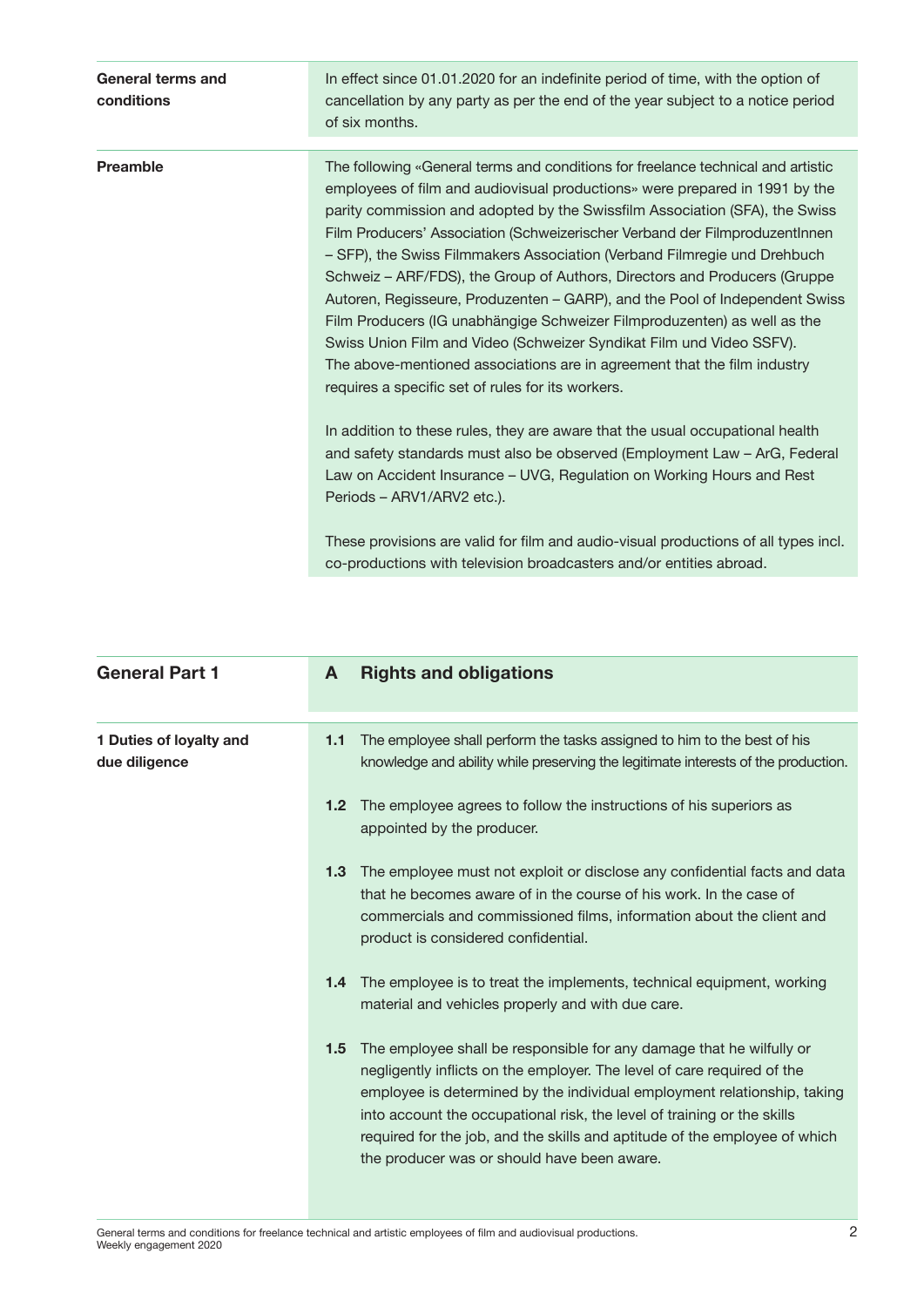|                               | 1.6 <sup>°</sup> | The employee has the right to be informed about the content and aims of<br>a project.                                                                                                                                                                                                                                                                                                                                                                                                                                     |
|-------------------------------|------------------|---------------------------------------------------------------------------------------------------------------------------------------------------------------------------------------------------------------------------------------------------------------------------------------------------------------------------------------------------------------------------------------------------------------------------------------------------------------------------------------------------------------------------|
| 2 Assignments of rights       | 2.1              | The employee assigns all copyright, performers', and other intellectual<br>property rights to the producer, except those already assigned to a<br>collecting society, without limitation of time or place. The compensation<br>for such is contained in the wages.<br>Unless a written agreement has been reached to the contrary, the pro-<br>ducer is deemed to be the owner of all rights in question, and it is<br>incumbent upon the employee to specify which rights he has reserved<br>and to what extent.         |
|                               | 2.2 <sub>2</sub> | In particular, this agreement entitles the producer to exploit the services<br>rendered within the framework of the respective employment contract in the<br>form of an audio-visual and audio recording or electronic recording and<br>distribute such with no restrictions in Switzerland and abroad via television<br>companies, film distributors and similar organisations (e.g. the Internet).<br>This right includes repetitions, revisions and amendments to the whole or<br>single parts of the said production. |
|                               |                  | 2.3 Provided that the producer and the director acknowledge the co-author-<br>ship of an employee, it is the responsibility of the producer to declare<br>such to the collecting society.                                                                                                                                                                                                                                                                                                                                 |
| <b>3 Contract assignments</b> | 3.1              | The producer is entitled to assign the contract to a third party.                                                                                                                                                                                                                                                                                                                                                                                                                                                         |
|                               |                  | 3.2. The producer has to inform the employee before assigning a contract.                                                                                                                                                                                                                                                                                                                                                                                                                                                 |
| 4 Mentioning of the employee  | 4.1              | The producer is obliged to mention the employee by name and function<br>in the title and end credits, as well as in the promotional material for the<br>film, if this is customary for the type of production in question, and if there<br>are no legitimate reasons to the contrary.                                                                                                                                                                                                                                     |
|                               |                  | 4.2 In the case of serious reasons, the employee has the right to withdraw<br>his name. However, this must be done before the finishing of the title and<br>end credits. The producer has the right to replace the name in question<br>with a pseudonym.                                                                                                                                                                                                                                                                  |
|                               | 4.3              | If an explicit written agreement has not been made to the contrary, the<br>graphic design and the order of naming is subject to the producer's<br>decision, whereas the weighting of the naming should be in relation to the<br>services provided.                                                                                                                                                                                                                                                                        |
| 5 Information                 | 5.1              | Information on the film can only be published with the agreement of the<br>producer.                                                                                                                                                                                                                                                                                                                                                                                                                                      |
|                               | 5.2              | Without incurring additional obligations and at his own discretion, the<br>producer may release visual, audio and written information on the film for<br>publication before, during and after the production.                                                                                                                                                                                                                                                                                                             |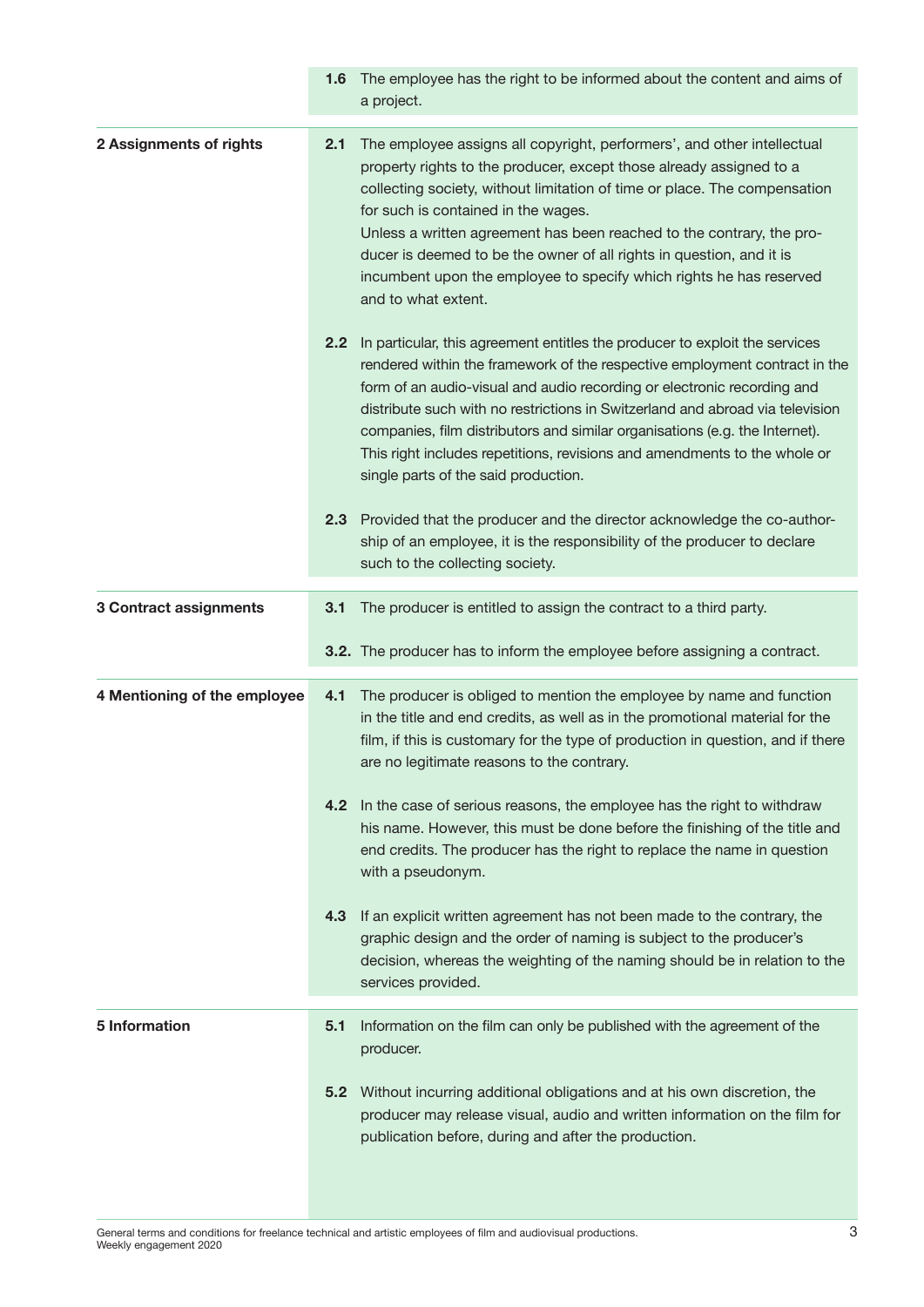| <b>Weekly engagement</b>      | <b>Duration of contract</b><br>В                                                                                                                                                                                                                                                                                                                                                                                                                                                                                                                                                                    |
|-------------------------------|-----------------------------------------------------------------------------------------------------------------------------------------------------------------------------------------------------------------------------------------------------------------------------------------------------------------------------------------------------------------------------------------------------------------------------------------------------------------------------------------------------------------------------------------------------------------------------------------------------|
| <b>6 Areas of application</b> | The following conditions refer to temporary employment at weekly wages.<br>They usually apply to both feature films and documentaries.                                                                                                                                                                                                                                                                                                                                                                                                                                                              |
| <b>7 Commitments</b>          | Contracts are to be concluded at an early stage and in written form.<br>7.1<br>Upon initial employment, a mutual probationary period of up to 2 weeks<br>7.2<br>can be arranged in written form. With a notice period of 2 days,<br>the employment relationship can be terminated up to the end of the<br>probationary period.                                                                                                                                                                                                                                                                      |
| 8 Production stop             | In the case of a production stop or if a production does not come about<br>8.1<br>and the producer dispenses with (further) services of the employee, the<br>following rules shall apply:<br>- Compensation in the amount of 25% of the agreed basic wages must<br>be paid for the entire contract period (excluding renewal options).<br>- The work performed is paid pro rata temporis.<br>- Compensation and remuneration (excluding bonuses) are payable up to<br>a maximum amount of the total salaries.<br>If the employee is able to find another position during the failed contract<br>8.2 |
|                               | period, the claim to compensation is dismissed for the according time.<br>The employee takes all reasonable steps to reduce the negative impact<br>on the producer.                                                                                                                                                                                                                                                                                                                                                                                                                                 |
| 9 Unforeseen interruptions    | In case of an unforeseen interruption of production, the wage generally<br>9.1<br>continues to be paid.<br>9.2 In order to minimise the negative impact, the employee can, in mutual<br>agreement with the contract partners, accept an appropriate position for<br>another production. If another employment comes about, the employee's<br>claim to compensation for the respective period of time is dismissed.                                                                                                                                                                                  |
|                               | If the interruption causes the production period to extend beyond the<br>9.3<br>originally planned contract period, including the renewal period, the pro-<br>ducer has the right to secure the employee's performance on the same<br>terms, except in cases when the employee is subject to other obligations.                                                                                                                                                                                                                                                                                     |
|                               | In case of an interruption due to force majeure, the contract shall continue<br>9.4<br>from the resumption of the production work, without the need for an<br>additional agreement, subject to any other commitments the employee<br>may have.                                                                                                                                                                                                                                                                                                                                                      |
| <b>10 Extensions</b>          | 10.1 If an option to extend the contract was agreed on, the employee may only<br>enter into another obligation for the option period with the producer's<br>approval.<br>10.2 The option period must not exceed one-fifth of the contract period and<br>is limited to a maximum of one week.                                                                                                                                                                                                                                                                                                        |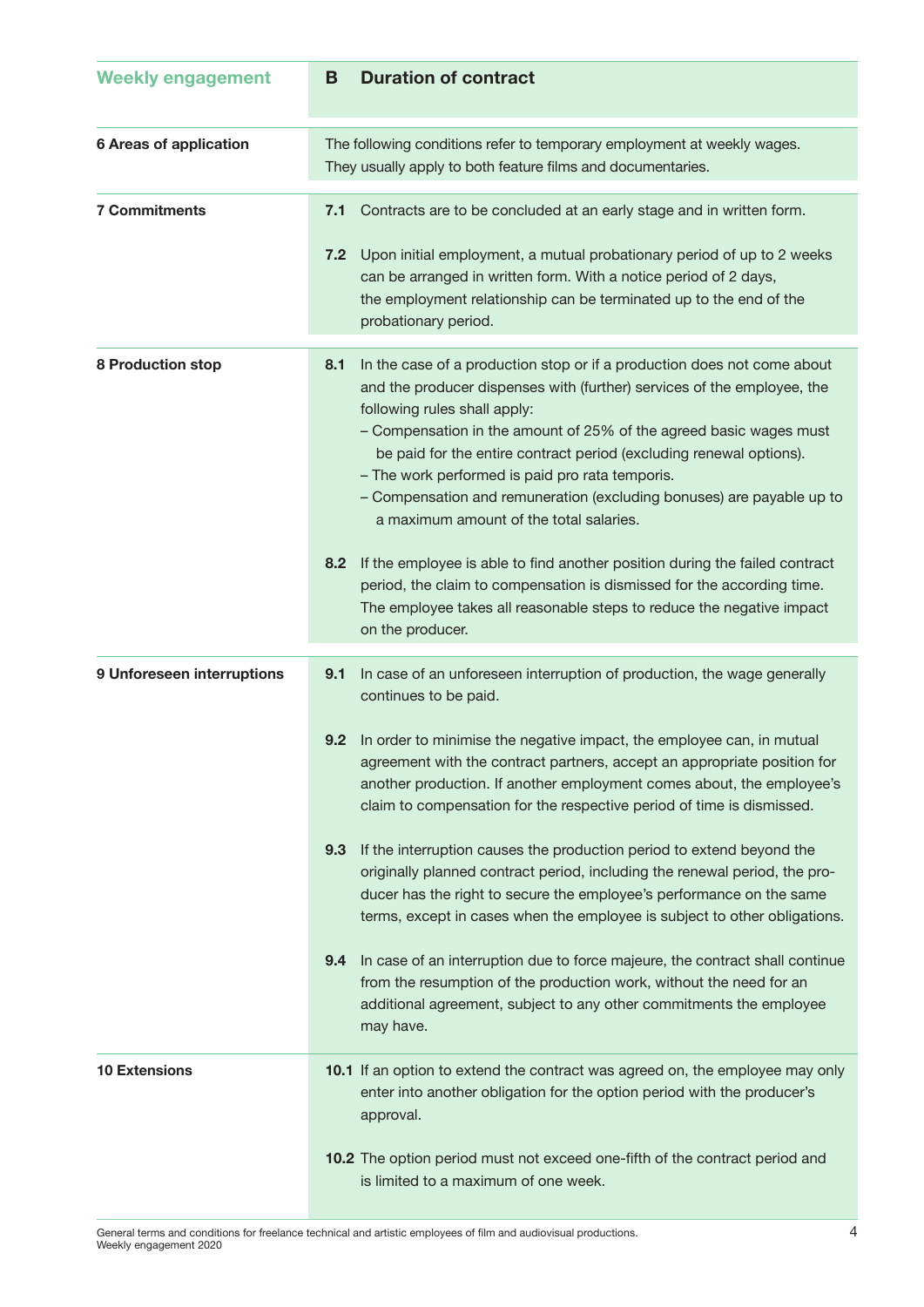| <b>10.3</b> If an option period is claimed in full or in part, the contract period shall be<br>extended accordingly.                                                                                                                                                                 |
|--------------------------------------------------------------------------------------------------------------------------------------------------------------------------------------------------------------------------------------------------------------------------------------|
| <b>10.4</b> Unused option days that were confirmed a week before the end of the<br>regular contract duration will be compensated with 25% of the correspon-<br>ding wage.                                                                                                            |
| <b>10.5</b> Up to one week before the end of the regular contract period, the<br>employee can withdraw from the confirmed option period, as long as he<br>provides an equivalent replacement on the same terms. Employees in<br>managerial capacities are excluded from this option. |

## **C Working hours and rest periods**

| 11 Working hours | 11.1 The work week begins on the first day of shooting. The beginning of a<br>work week does not have to coincide with the calendar week. Shooting<br>days are days on which video and/or audio recordings are made.                                         |
|------------------|--------------------------------------------------------------------------------------------------------------------------------------------------------------------------------------------------------------------------------------------------------------|
|                  | 11.2 a) The weekly contractual working time is 50 hours. The daily working<br>hours must take place within a 14-hour period including breaks and<br>overtime.                                                                                                |
|                  | b) Should the daily maximum working time of 14 hours be exceeded,<br>the legally required daily rest period shall be extended from 11 hours<br>to 12 hours.                                                                                                  |
|                  | c) A different rule applies to work at night. If any part of the work is<br>performed between 11 pm and 6 am, the daily working time must not<br>exceed 9 hours. The work must take place within a 12-hour period<br>including breaks and overtime.          |
|                  | 11.3 Jobs in the editing room with employment relationships lasting more than<br>4 days are subject to a 5-day work week for a total of 40 hours, whereas<br>the overtime bonus does not take effect until the 50th hour.                                    |
|                  | 11.4 At the beginning of the shoot, a production office or place of work/main<br>location has to be defined. Daily travel to the place of work is considered<br>working time from the 61st minute.                                                           |
|                  | 11.5 The driving of vehicles expressly on behalf of the production, in particular<br>for the transport of persons or goods, is regarded as working time.                                                                                                     |
|                  | 11.6 Unless otherwise specified by contract, longer trips organised by the<br>production company are regarded as working time. After completing<br>longer trips (especially via air travel to locations abroad), an adequate<br>rest period must be granted. |
|                  | 11.7 If required for the production, the producer may ask employees to work<br>at night and on Sundays within the framework of these rules. Statutory<br>holidays are regarded as Sundays.                                                                   |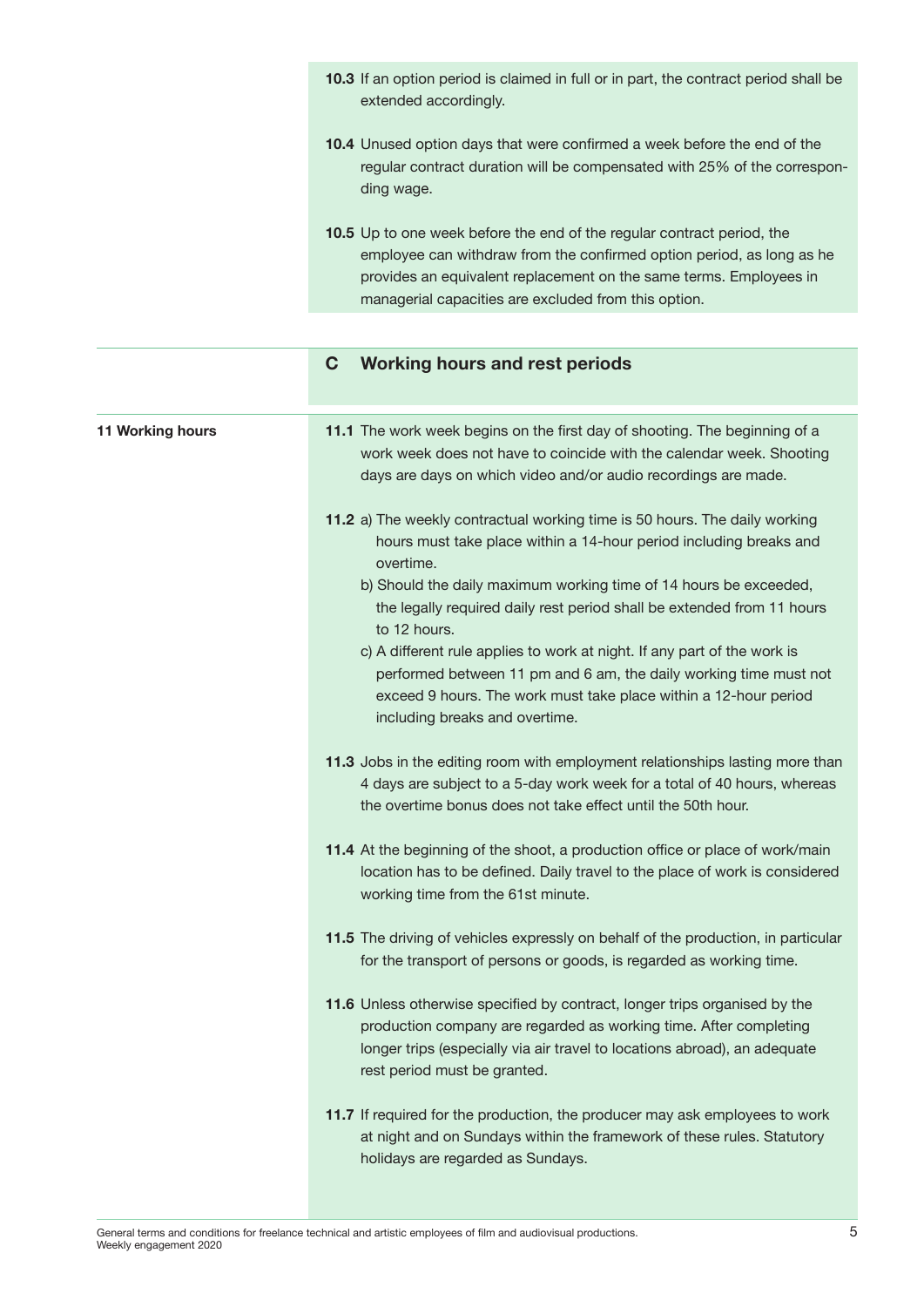| 12 Breaks and work<br>interruptions | 12.1 The work must be interspersed with breaks of the following minimum<br>duration:<br>- a quarter of an hour for daily working times of more than five and a<br>half hours;<br>- half an hour for daily working times of more than seven hours;<br>- one hour for daily working times of more than nine hours.<br>12.2 Breaks are regarded as working time if they last less than 30 minutes or if<br>the employee is not allowed to leave his workplace (stand-by).                                                                                                                                                                                                                                                                                                   |
|-------------------------------------|--------------------------------------------------------------------------------------------------------------------------------------------------------------------------------------------------------------------------------------------------------------------------------------------------------------------------------------------------------------------------------------------------------------------------------------------------------------------------------------------------------------------------------------------------------------------------------------------------------------------------------------------------------------------------------------------------------------------------------------------------------------------------|
|                                     | 12.3 As a rule, meal breaks should last 45 minutes. In exceptional cases, they<br>may be shortened to 30 minutes. Breaks under 30 minutes are regarded<br>as working time and shall be paid.                                                                                                                                                                                                                                                                                                                                                                                                                                                                                                                                                                             |
|                                     | 12.4 Other work interruptions lasting more than 60 minutes must be announ-<br>ced the day before.                                                                                                                                                                                                                                                                                                                                                                                                                                                                                                                                                                                                                                                                        |
| 13 Rest period                      | 13.1 a) The daily rest period between two working days is usually at least<br>11 hours.<br>b) The daily rest period can be reduced to 9 hours. This reduction may<br>occur several times a week. In such cases, the average daily rest period<br>over the course of two weeks must still be at least 12 hours.<br>c) Subject to the consent of a majority of the affected crew members, the<br>daily rest period may be reduced to 8 hours once per week, provided<br>that an average rest period of 11 hours is maintained over the course of<br>two weeks.<br>13.2 The rest period must be 11 hours on average over the course of two                                                                                                                                  |
|                                     | working weeks.                                                                                                                                                                                                                                                                                                                                                                                                                                                                                                                                                                                                                                                                                                                                                           |
| 14 Days off                         | 14.1 The employee is entitled to at least one full day off (i.e. a rest period in<br>accordance with Article 13.1 and a subsequent period of 24 hours<br>immediately thereafter) per week.<br>14.2 For employment relations lasting 2 weeks, the employee can claim a total<br>of three days off. For 3 weeks of employment, the worker may claim 5 days,<br>and for longer employment periods he is eligible to claim an average of 7<br>days per 4 weeks.<br>For employment relationships of more than 3 weeks, at least two consecutive<br>rest days per week are usually to be granted. Exceptions to this rule must<br>be justified.<br>14.3 Days off should be announced to the staff at the beginning of the work<br>week, but no later than 24 hours in advance. |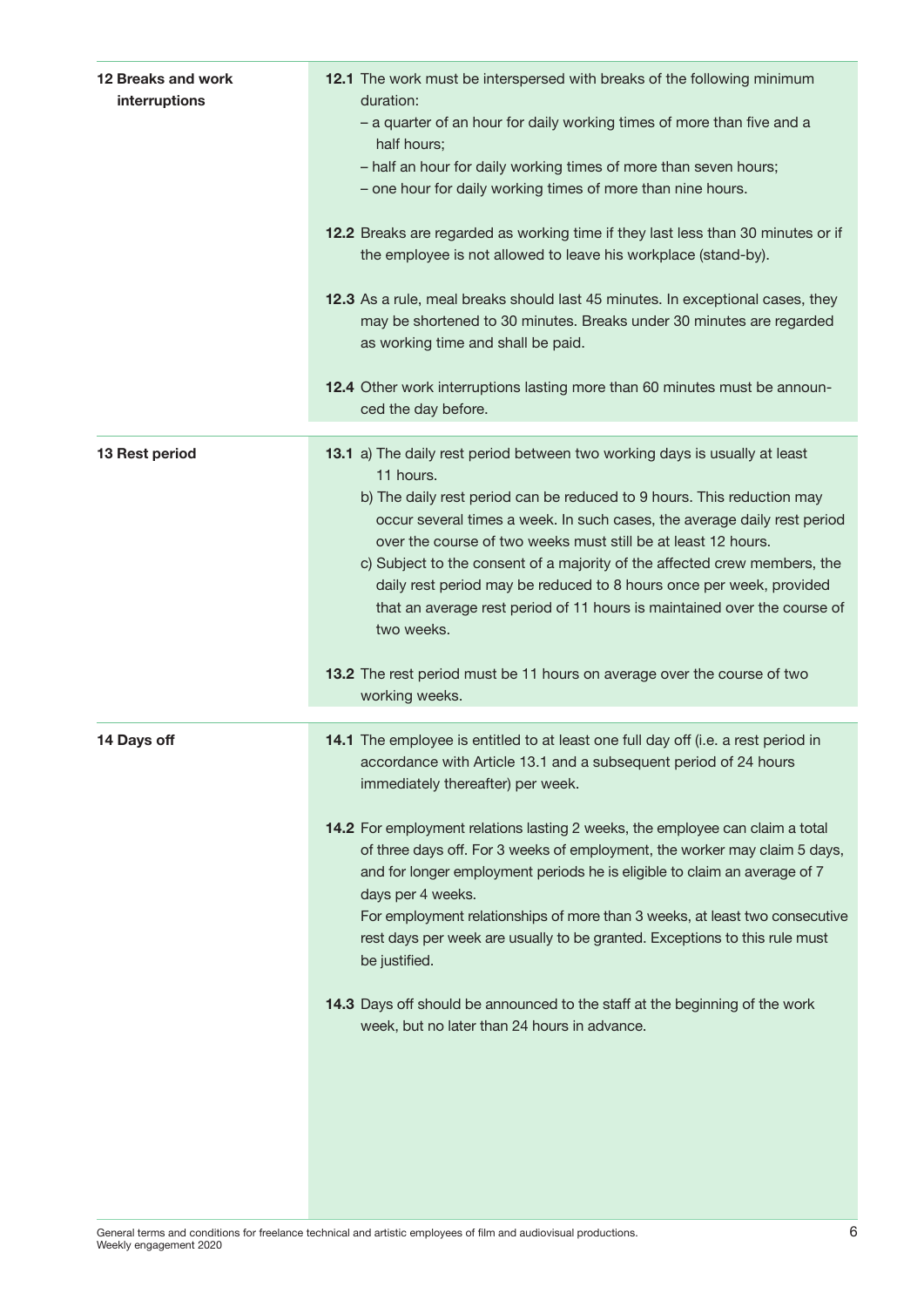|                                             | D | <b>Salary, bonuses, compensation</b>                                                                                                                                                                                                                                                                                     |
|---------------------------------------------|---|--------------------------------------------------------------------------------------------------------------------------------------------------------------------------------------------------------------------------------------------------------------------------------------------------------------------------|
| <b>15 Basic salaries</b>                    |   | 15.1 The weekly wage is the basis for calculating the payrolls and bonuses.<br>The daily rate for started weeks is 1/5th of the weekly wage. The hourly<br>rate for overtime and night hours is 1/50th of the weekly wage. For<br>editors, the hourly rate for overtime and night hours is 1/40th of the<br>weekly wage. |
|                                             |   | 15.2 Preparation and clearing work on additional days is compensated pro rata<br>temporis.                                                                                                                                                                                                                               |
|                                             |   | 15.3 The employee has to prepare a report for the producer on his hours of<br>work for a particular date as defined by the producer. If special forms are<br>available, they are to be used.                                                                                                                             |
|                                             |   | 15.4 Unless otherwise agreed in writing, the wage payment is payable every<br>two weeks.                                                                                                                                                                                                                                 |
|                                             |   | 15.5 The final account (deductions, vacation, overtime and night shift bonuses,<br>expenses, etc.) and the balance of payment are due no later than 14 days<br>after the end of employment.                                                                                                                              |
| 16 Overtime, surcharges<br>and compensation |   | 16.1 All lawfully owed surcharges are included in the agreed fixed salary if<br>there is no explicit provision in the present contract.                                                                                                                                                                                  |
|                                             |   | 16.2 For high holidays (1 January, Easter Sunday, Pentecost Sunday,<br>25 December), a surcharge of CHF 200 is to be paid. Incidentally, there<br>are no surcharges payable for Sunday work.                                                                                                                             |
|                                             |   | 16.3 For night work between 11pm and 6am that was requested by the<br>producer, a surcharge of 25% of the agreed salary for the correlating<br>working time must be paid.                                                                                                                                                |
|                                             |   | 16.4 For the 51st - 59th working hour, a surcharge of 25% is to be paid.<br>Beginning with the 60th working hour, the surcharge amounts to 100 %.                                                                                                                                                                        |
|                                             |   | 16.5 Night and overtime bonuses are calculated as a cumulative amount. The<br>surcharges are calculated on the basis of 100% of the agreed basic salary.                                                                                                                                                                 |
|                                             |   | 16.6 Overtime may be compensated over the entire contract period. All<br>surcharges must also be compensated or paid off.                                                                                                                                                                                                |
|                                             |   | 16.7 If overtime in the amount of one or more workdays has to be compensated,<br>the producer must inform the employee at least 24 hours in advance.                                                                                                                                                                     |
|                                             |   | 16.8 If overtime in the amount of half a workday has to be compensated, the<br>morning off has to be announced the previous evening, and the afternoon<br>off in the morning when work begins.                                                                                                                           |
|                                             |   | 16.9 Option time may be used for the compensation of overtime and the<br>related surcharges.                                                                                                                                                                                                                             |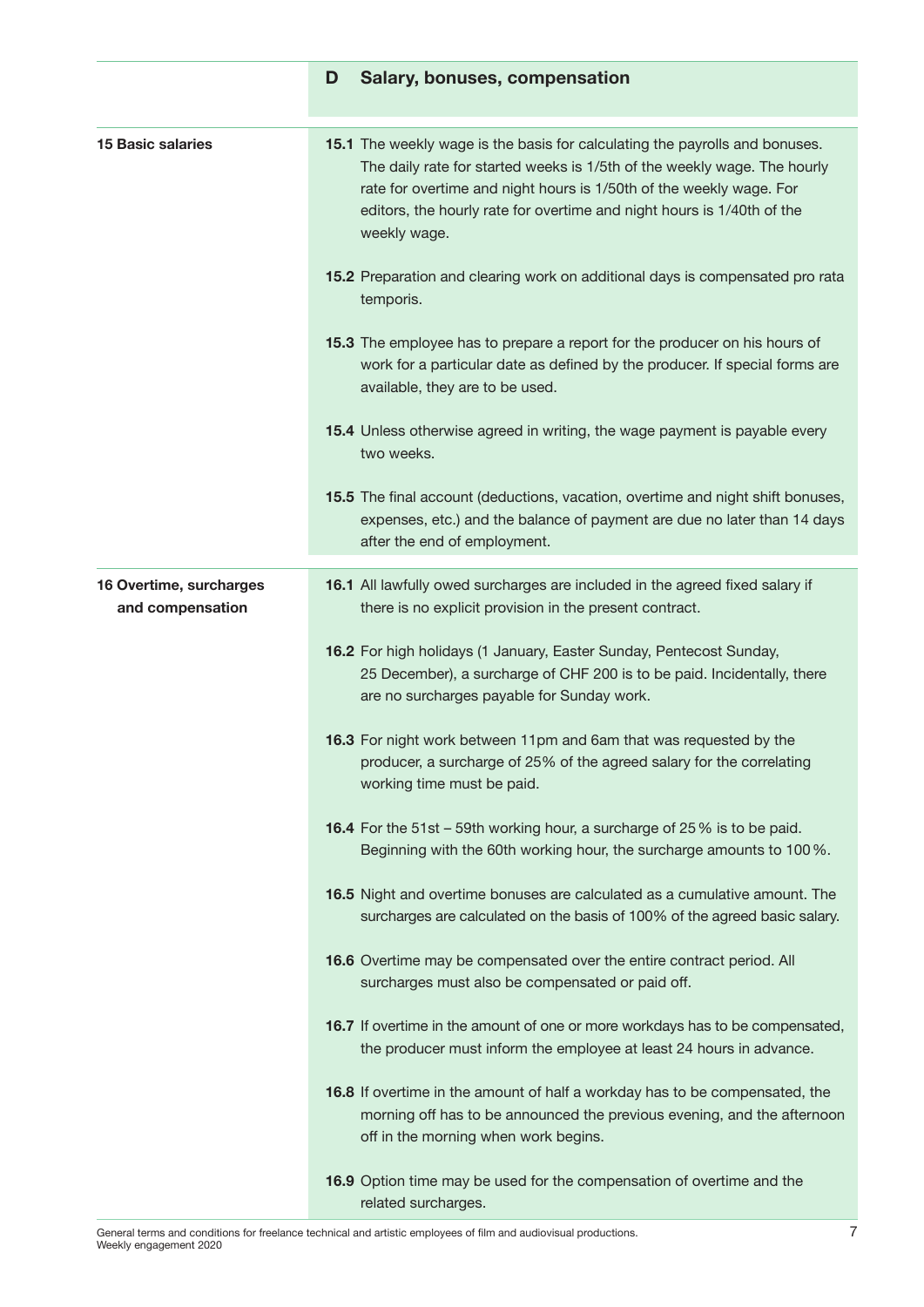| 17 Holiday entitlements | <b>17.1</b> Compensation for holidays is 8.33% of the agreed basic wage; for<br>employees under 20 or over 50 years of age, it amounts to 10.64 %<br>of the agreed basic wage. |
|-------------------------|--------------------------------------------------------------------------------------------------------------------------------------------------------------------------------|
|                         | <b>17.2</b> Holiday compensation is not included in the suggested wage benchmarks<br>and must in any case be reported separately in the contract and on the<br>payroll.        |
|                         | <b>17.3</b> The remuneration is effected with the salary payment.                                                                                                              |
| 18 Lump-sum contracts   | Lump-sum contracts are only possible for employees in Head of positions.<br>They have to be in written form.                                                                   |

|                            | <b>E</b> Expense arrangement                                                                                                                                                                                                                                                                                                                                                                                                               |
|----------------------------|--------------------------------------------------------------------------------------------------------------------------------------------------------------------------------------------------------------------------------------------------------------------------------------------------------------------------------------------------------------------------------------------------------------------------------------------|
| 19 Meals and accommodation | 19.1 When shooting away from the place of residence, meals and accommo-<br>dation during the period of absence (including days off) are organised by<br>the local production company and are paid for or otherwise compensated.                                                                                                                                                                                                            |
|                            | 19.2 a) The employee is entitled to a main meal after 5 working hours and<br>again after another 6 working hours. The meals are organised and paid<br>or reimbursed by the production staff.                                                                                                                                                                                                                                               |
|                            | b) Should it not be possible to organise a main meal, the producer is<br>nevertheless responsible for ensuring appropriate catering.                                                                                                                                                                                                                                                                                                       |
|                            | 19.4 During preliminary work and in post-production, divergent arrangements<br>may be agreed upon by mutual consent.                                                                                                                                                                                                                                                                                                                       |
|                            | 19.5 a) If the producer orders a return to the place of residence, the effective<br>travel costs are reimbursed, and the vacating of hotel rooms can be<br>required. 100% of the travel time counts as working time.<br>b) If, for objective reasons, the employee is required to arrive the evening<br>before the next day of shooting and the travel time takes at least<br>two hours, expenses amounting to one main meal shall be due. |
|                            | 19.6 On days off away from the place of residence, the employee is eligible<br>for meals and accommodation. If he chooses to return home, he is paid<br>the effective transport costs up to the amount of CHF 150.-. The travel<br>time does not count as working time.                                                                                                                                                                    |
|                            | 19.7 The catering has to be adequate, sufficient and healthy.                                                                                                                                                                                                                                                                                                                                                                              |
|                            | 19.8 If the employee, with the consent of the producer, moves into private<br>accommodation, he is paid the effective accommodation expenses.                                                                                                                                                                                                                                                                                              |
|                            | 19.9 In the case of work for a period of more than one week away from the<br>place of residence of the employee and/or the place of business of the<br>producer, the cleaning of personal clothes is organised and paid or<br>compensated by the producer.                                                                                                                                                                                 |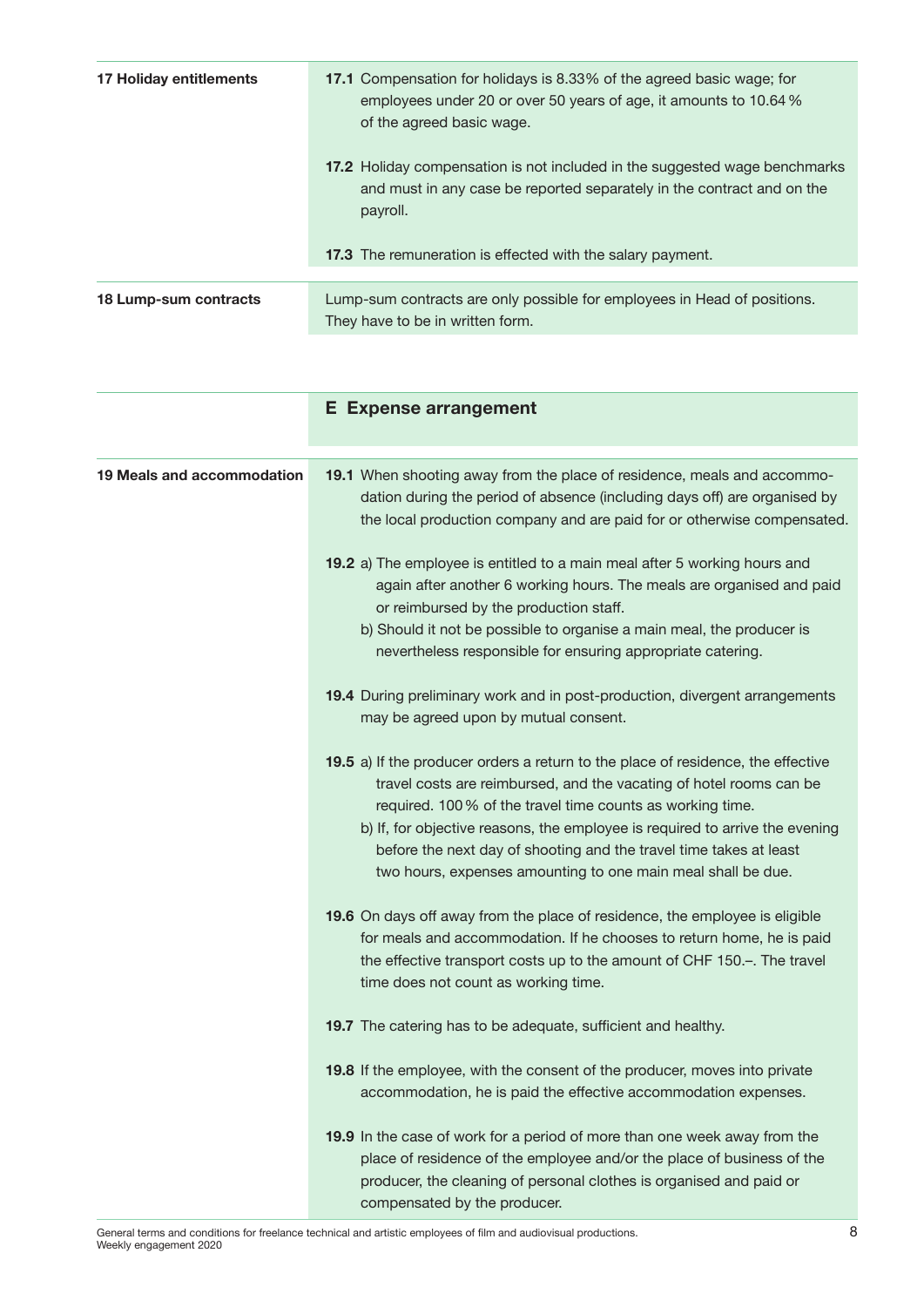| <b>General Part 2</b>    | Provisions concerning transports, vehicles and<br>F<br>rates of compensation                                                                                                                                                                                                    |
|--------------------------|---------------------------------------------------------------------------------------------------------------------------------------------------------------------------------------------------------------------------------------------------------------------------------|
| 20 Transports            | 20.1 Transports are organised, paid for or compensated by the production.                                                                                                                                                                                                       |
|                          | 20.2 When working at the place of residence or at a reasonable distance,<br>this claim is dismissed.                                                                                                                                                                            |
|                          | 20.3 If there is no public transportation, the producer is responsible for the<br>transports.                                                                                                                                                                                   |
|                          |                                                                                                                                                                                                                                                                                 |
| 21 Private vehicles      | If the producer arranges the use of a private vehicle, the producer is to pay an<br>allowance per kilometre. This allowance satisfies all costs and risks arising<br>from the usage of a private car.                                                                           |
|                          |                                                                                                                                                                                                                                                                                 |
| 22 Rates of compensation | 22.1 For expenses paid out, the following flat rate applies:<br>CHF 10.-<br>Breakfast:<br>CHF 32.-<br>Main meal:<br>For laundry:<br>CHF 7.50 per day of shooting away from the residence<br>(beginning with the 6th day of shooting)<br>CHF 0.70 per kilometre<br>Private cars: |
|                          | 22.2 In case of unusual circumstances, the expense regulations are adapted<br>to the given circumstances.                                                                                                                                                                       |
|                          | 22.3 Unless otherwise provided by agreement or custom, the employee is to<br>be compensated adequately for the provision of his own equipment and<br>material.                                                                                                                  |

|                                                                          | <b>Illness and accident</b><br>G                                                                                                                                                                                                                                       |
|--------------------------------------------------------------------------|------------------------------------------------------------------------------------------------------------------------------------------------------------------------------------------------------------------------------------------------------------------------|
|                                                                          |                                                                                                                                                                                                                                                                        |
| 23 Wage continuations<br>in case of illness                              | <b>23.1</b> In case of illness, the employee is entitled to continued payments<br>during the illness for up to 25% of the full contract period, but only until<br>the end of the contract (without any option for extension).                                          |
|                                                                          | 23.2 If the illness lasts longer than 3 days, the employee has to provide a<br>medical certificate as a requirement for continued payments.                                                                                                                            |
|                                                                          |                                                                                                                                                                                                                                                                        |
| 24 Wage continuations<br>in case of accident                             | In case of accident, the employee is entitled to full pay during the incapacity of up<br>to 25% of the contract period, but only until the contract ends. After the expiration<br>of these terms, the employee is entitled to the wage loss benefits of the insurance. |
| 25 Occupational accidents<br>and non-occupational<br>accidents insurance | 25.1 For activities within Switzerland, the employee is insured against<br>occupational accidents at an authorised insurance company, and if condi-<br>tions require, also against non-occuptional accidents.                                                          |
|                                                                          | 25.2 Insurance rates are to be paid by the producer; the rates of possible<br>non-occuptional accident insurance can be deducted from the<br>employee's salary.                                                                                                        |

General terms and conditions for freelance technical and artistic employees of film and audiovisual productions. Weekly engagement 2020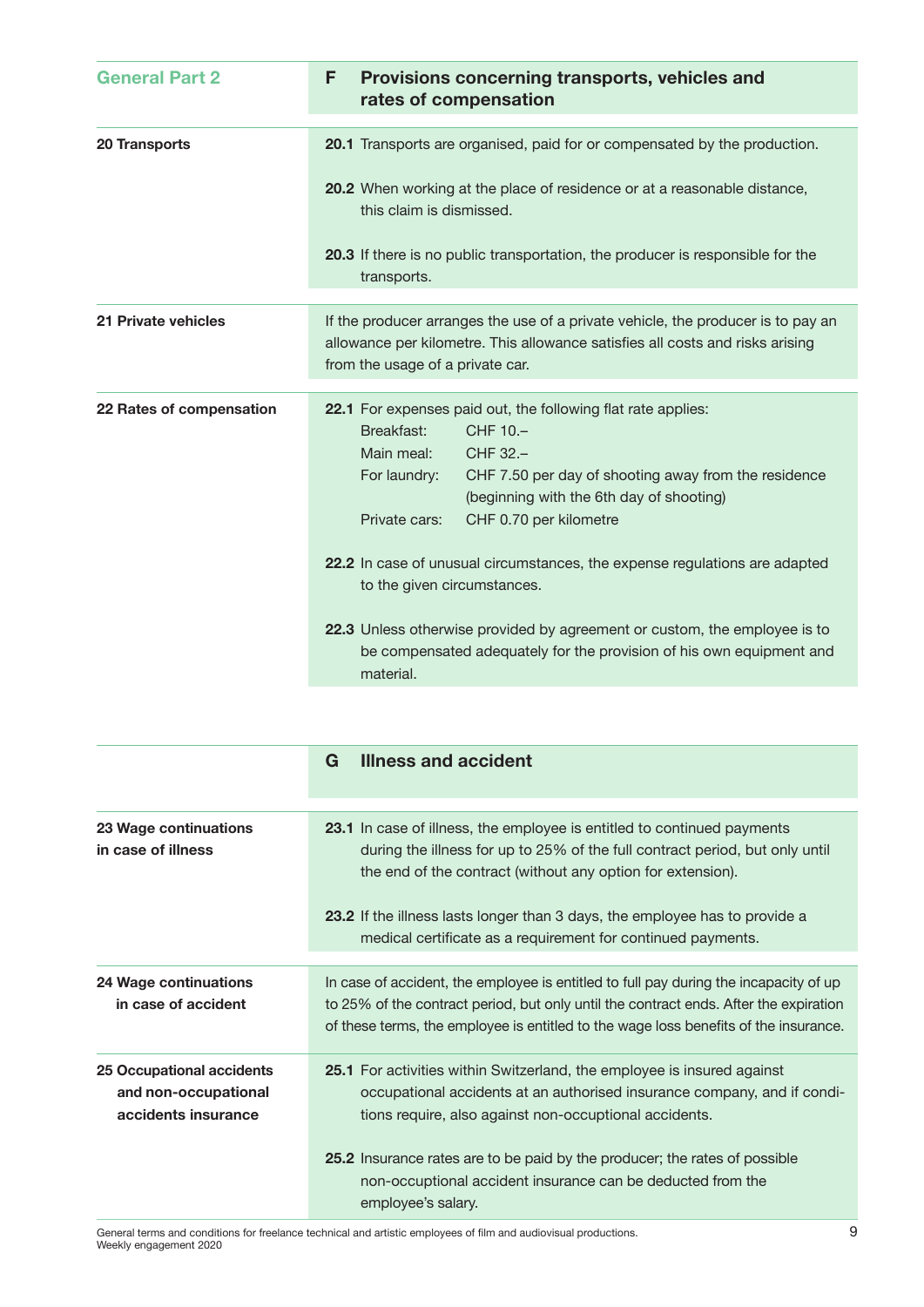|                                                                     | 25.3 For activities abroad, the producer is responsible for an analogue<br>insurance coverage.                                                                                                                                                                                                                                                                                                                                                                                                                               |
|---------------------------------------------------------------------|------------------------------------------------------------------------------------------------------------------------------------------------------------------------------------------------------------------------------------------------------------------------------------------------------------------------------------------------------------------------------------------------------------------------------------------------------------------------------------------------------------------------------|
| 26 Old-age and survivors'<br>insurance/occupational<br>benefit plan | <b>26.1</b> Each producer owes one half of the contributions that relate to a salary<br>paid by him to those employees whose contributions are paid directly<br>to a pension fund. The amount of the employer's contribution only applies<br>up to the starting rate of the pension fund Film und Audiovision vfa/fpa.                                                                                                                                                                                                       |
|                                                                     | <b>26.2</b> The legally required employee contributions to old-age and survivors'<br>insurance (AHV), invalidity insurance (IV), loss-of-income (EO) and<br>unemployment insurance (ALV) are deducted from the employee's salary<br>and transferred together with the corresponding employer contributions<br>to the relevant funds. Employees who are entitled to child allowances<br>must point that out at the time of payment. The producer has to pay the<br>statutory child allowances valid at his place of business. |

**H Team and team representation** 

| 27 Elections and<br>competences | 27.1 Should the team elect one of its members as a representative, this person<br>shall be accepted by the producer as a negotiating partner.                                                                                                                                    |
|---------------------------------|----------------------------------------------------------------------------------------------------------------------------------------------------------------------------------------------------------------------------------------------------------------------------------|
|                                 | 27.2 After agreeing on a date, the producer or team representative may call<br>a team meeting.                                                                                                                                                                                   |
|                                 | 27.3 The team representative is authorised:<br>- To have access to the producer in all matters concerning the production.<br>- To mediate in labour issues between the employee and the producer,<br>if he is asked to do so by either the employee or the producer.             |
|                                 | 27.4 A team meeting of up to 1 hour per week of shooting that is convened<br>by either the producer or the team representative is regarded as working<br>time. Orientation meetings prior to the shooting are not covered by this<br>regulation and are considered working time. |
|                                 |                                                                                                                                                                                                                                                                                  |
|                                 |                                                                                                                                                                                                                                                                                  |
| 28 Liability of decisions       | 28.1 The decisions of the team meeting are only binding for the producer to<br>the extent that such are expressly provided for in this contract.                                                                                                                                 |
|                                 | 28.2 If a majority decision is made in such a matter, individual employees must<br>accept the decision as binding.                                                                                                                                                               |
|                                 |                                                                                                                                                                                                                                                                                  |
|                                 |                                                                                                                                                                                                                                                                                  |